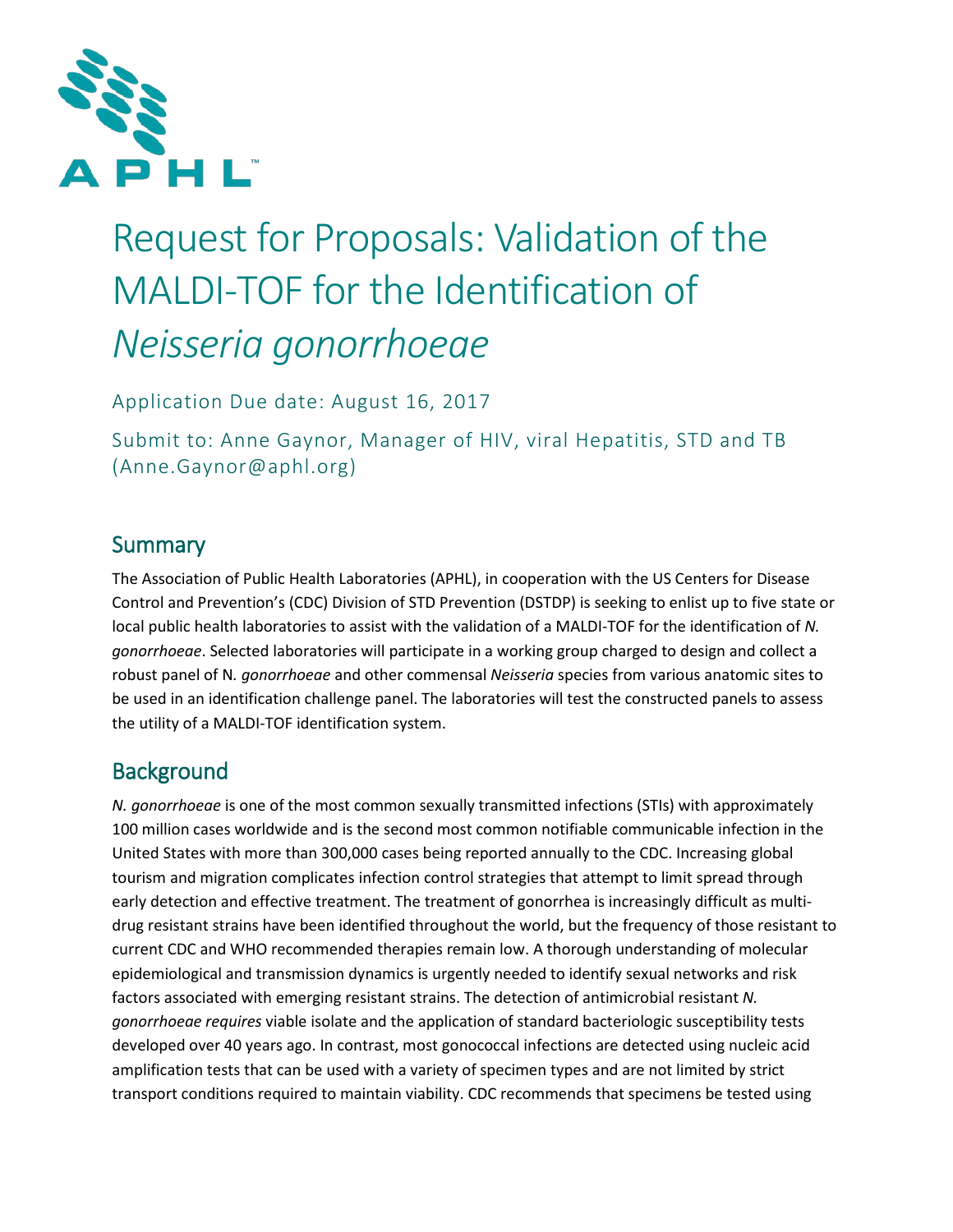nucleic acid amplification tests and that labs maintain culture capacity to assess *N. gonorrhoeae* isolates recovered from patients that presumably failed therapy. Applying technologic advances to bridging simple detection with antimicrobial susceptibility has lagged due to the array of genetic mechanisms associated with resistant *N. gonorrhoeae* and ongoing emergence of new mutations. It's therefore critical that traditional microbiologic approaches to assessing antimicrobial susceptibility remain as the mainstay for detecting emerging drug resistance.

In the last decade, the MALDI-TOF has become increasingly used for the identification of clinically important bacteria and fungi. The test takes minutes to perform and can shorten the time for identification by avoiding metabolic and/or enzymatic tests. Though some studies have reported on the utility of the MALDI-TOF for the identification of *N. gonorrhoeae* there has been little attempt to standardize a validation panel that could be used by laboratories with an interest in using the test for clinical reporting. This funding mechanism would provide an opportunity for the development and assessment of a *N. gonorrhoeae* MALDI-TOF validation panel for use by state or local public health laboratories. Please note this is a one-time funding opportunity.

### **Eligibility**

Eligible laboratories include all member public health laboratories with the following capabilities and facilities in place. Specific expectations regarding methodologies to be used by the awardees are outlined in [Appendix A:](#page-5-0) Expectations for the MALDI-TOF Validation of *N. gonorrhoeae*. All applicants are required to agree to the following minimum requirements (as outlined in  $\Delta p$  and  $\Delta p$ );

- 1) Unrestricted access to a MALDI-TOF instrument (Bruker or bioMérieux Vitek);
- 2) Demonstrated competency and capacity using MALDI-TOF to perform bacterial identification;
- 3) Demonstrated competency and capacity for bacterial culture including *Neisseria* species but not limited to *N. gonorrhoeae*; and
- 4) Sufficient equipment, laboratory space and workforce capacity for the proposed work.

### <span id="page-1-0"></span>Anticipated RFP Schedule

| July 7, 2017       |                          | <b>RFP Issued</b>                                                          |
|--------------------|--------------------------|----------------------------------------------------------------------------|
| July 31, 2017      |                          | Letter of Intent Due to APHL (see below)                                   |
| August 16, 2017    |                          | <b>RFP Responses Due</b>                                                   |
| August 30, 2017    |                          | Proposal review completed                                                  |
| September 8, 2017  |                          | If needed, follow-up interviews and updated proposals due                  |
| September 11, 2017 | $\overline{\phantom{m}}$ | Final review completed and awardees selected                               |
| September 30, 2017 |                          | Draft contracts submitted to APHL Legal Dept. for final internal<br>review |

Any modification to this anticipated schedule will be communicated on APHL's procurement website [\(www.aphl.org/rfp\)](http://www.aphl.org/rfp) and via an email blast to the public health laboratories (PHLs).

Please send the Letter of Intent (Due 7/31/17) and completed application (Due 8/16/17) to Anne Gaynor, **anne.gaynor@aphl.org** Page 2 of 15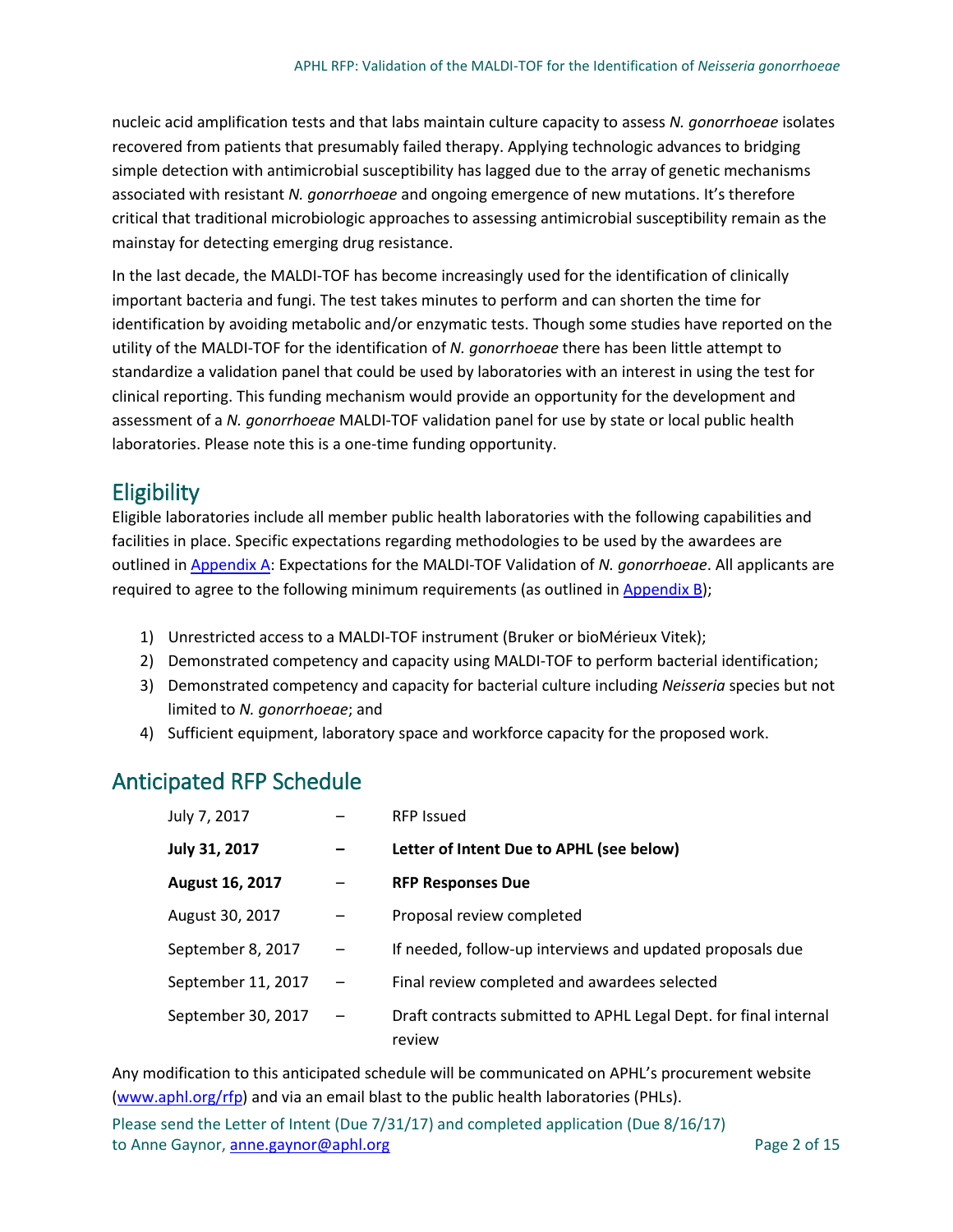#### Response Submittal

#### Confirmation of Intent to Respond

APHL requests that prospective applicants submit a brief email statement indicating an intent to submit a proposal. APHL must receive this email by no later than **5:00pm EST on July 31, 2017.** 

#### Final Response

APHL must receive complete responses by **5:00 pm EST on August 16 2017**. Please se[e](#page-4-0) [Proposal-Required Submissions](#page-4-0) section for items that must be included in the completed proposal. Applicants may send proposals by the following methods:

Via email t[o Anne.Gaynor@aphl.org](mailto:Anne.Gaynor@aphl.org) or

Via Mail (USPS, FedEX, UPS) addressed to: Association of Public Health Laboratories Attn: ANNE GAYNOR 8515 Georgia Avenue. Suite 700 Silver Spring, MD 20910

APHL will send an email acknowledging the receipt of your application; if you do not receive an acknowledgement within 48 hours, please email the RFP points of contact above to confirm receipt.

#### Award

Up to five laboratories, depending on the strength of applications, will be selected. Each selected site will be eligible for an award of up to \$5,000 which will be distributed via a contract administered with APHL.

#### Term of Project

The project term will be from the date of notification through June 30, 2018 and the expected contract term will cover the period from October 1, 2017 through June 30, 2018. APHL anticipates that from the date of notification to the start date of the contract the selected site will work with APHL and CDC on work group calls to define the sample set, review the proposal and ensure mechanisms are in place for specimen and data transfer from the CDC to the laboratory. The potential for annual renewals (with each additional funding year running from July 1 to June 30) may be considered by APHL based on availability of funds and performance of the awardee for a maximum of two additional years. Each of the potential renewals may involve some adjustment to the scope of work in order to address any change in the funding received by APHL and to accommodate CDC programmatic needs in that funding year. The awardee would be notified in advance of any modification to the anticipated scope of work in a future funding year.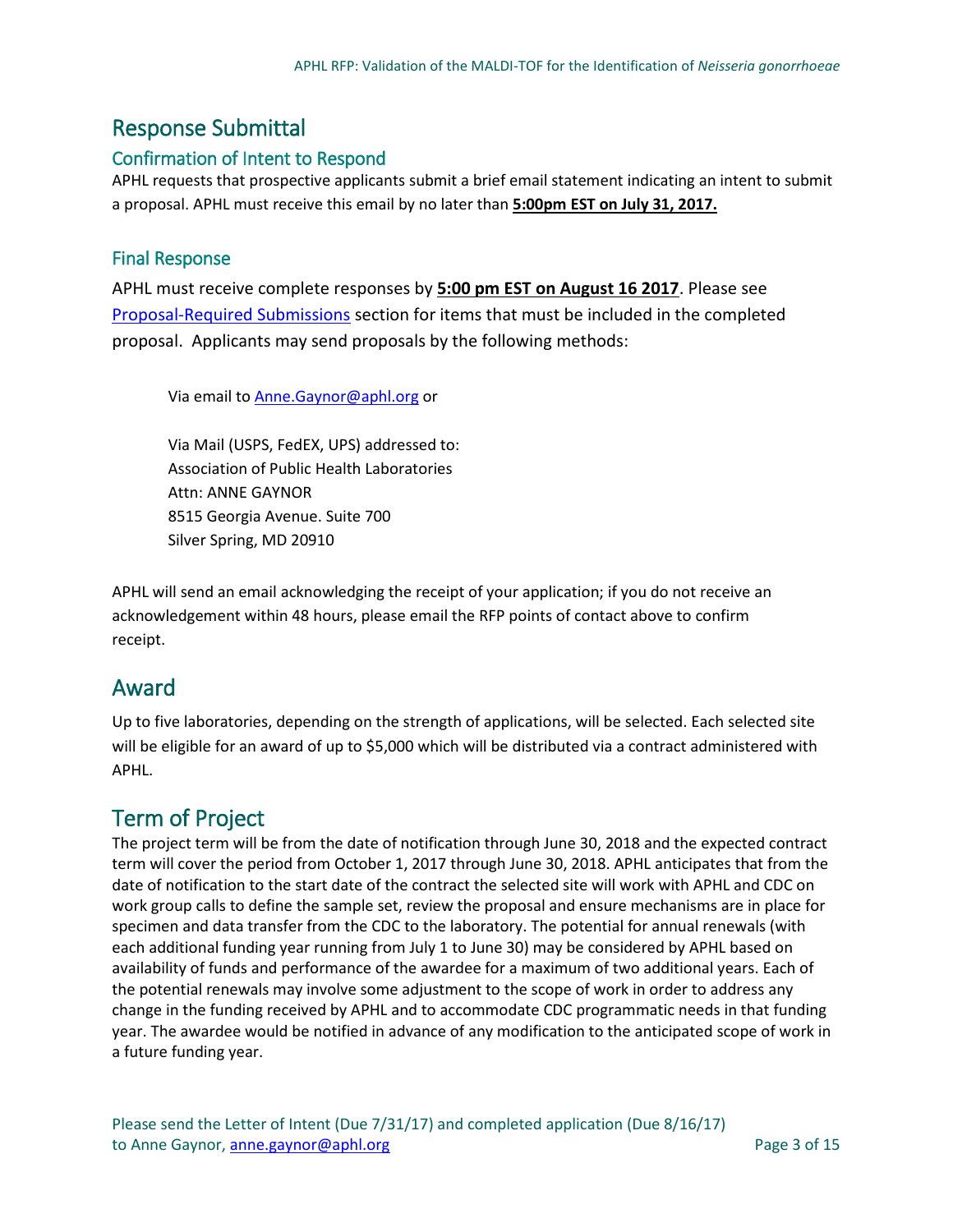### Evaluation Team

APHL staff, led by the HHST Program Manager, will conduct an initial review of all proposals for completeness. Any incomplete application on the proposal due date specified i[n Anticipated RFP](#page-1-0)  [Schedule](#page-1-0) section above will not be considered and will not receive a formal evaluation.

Complete proposals will be reviewed by a team of three subject matter experts (SMEs) from CDC DSTDP and a panel of three APHL members selected from non-applicant public health laboratories. SMEs from CDC will be identified and selected by the DSTDP SMEs based on their familiarity with laboratory techniques and project requirements. APHL member experts will be identified from among the nonapplicant PHLs by the APHL HHST Program Manager and will have expertise in the laboratory testing methods described in this RFP and familiarity with APHL reference center structure.

APHL will ask potential reviewers to complete and sign APHL's Conflict of Interest Disclosure Statement in order to disclose any real or perceived conflict of interest prior to the start of the evaluation process and to affirm that they have no conflict of interest that would preclude an unbiased and objective review of the proposals received. A copy of the disclosure statement and the related Fiduciary Responsibility and Conflict of Interest Policy is attached a[s Appendix D: Conflict of Interest Disclosure](#page-10-0)  [Statement and Policy.](#page-10-0) APHL will not select reviewers with a perceived or potential conflict of interest.

Once potential reviewers have been identified, APHL's Director of Infectious Disease Programs will have final approval over the review team's composition.

### Evaluation Criteria

Proposals will be evaluated based on the responses to the questions in the [Proposal –](#page-4-0) Required [Submissions](#page-4-0) section and will receive a numeric score of up to 100 maximum points based on the scorecard template in Appendix C.

Laboratories will also be given preference based on more extensive experience with the test methods, ability to handle increased test volume for *Neisseria gonorrhoeae*, , ability to comply with expectations laid out in [Appendix A](#page-5-0) and the ability to meet the minimum expectations outlined in [Appendix B.](#page-7-0)

#### Evaluation Process

The entire review will be conducted via a combination of email communication between APHL's HHST Program Manager and the members of the evaluation team or among the evaluation team members and teleconference and/or webinar evaluation sessions. APHL's HHST Program Manager will coordinate the review process and the evaluation sessions.

The reviewers may request follow-up interviews with all or some of the applicant laboratories and, following these interviews, may request supplemental information on an applicant's proposal. These interviews and any supplemental information would clarify a laboratory's capacity or experience in one or more of the evaluation criteria or to explain other information contained in an applicant's proposal.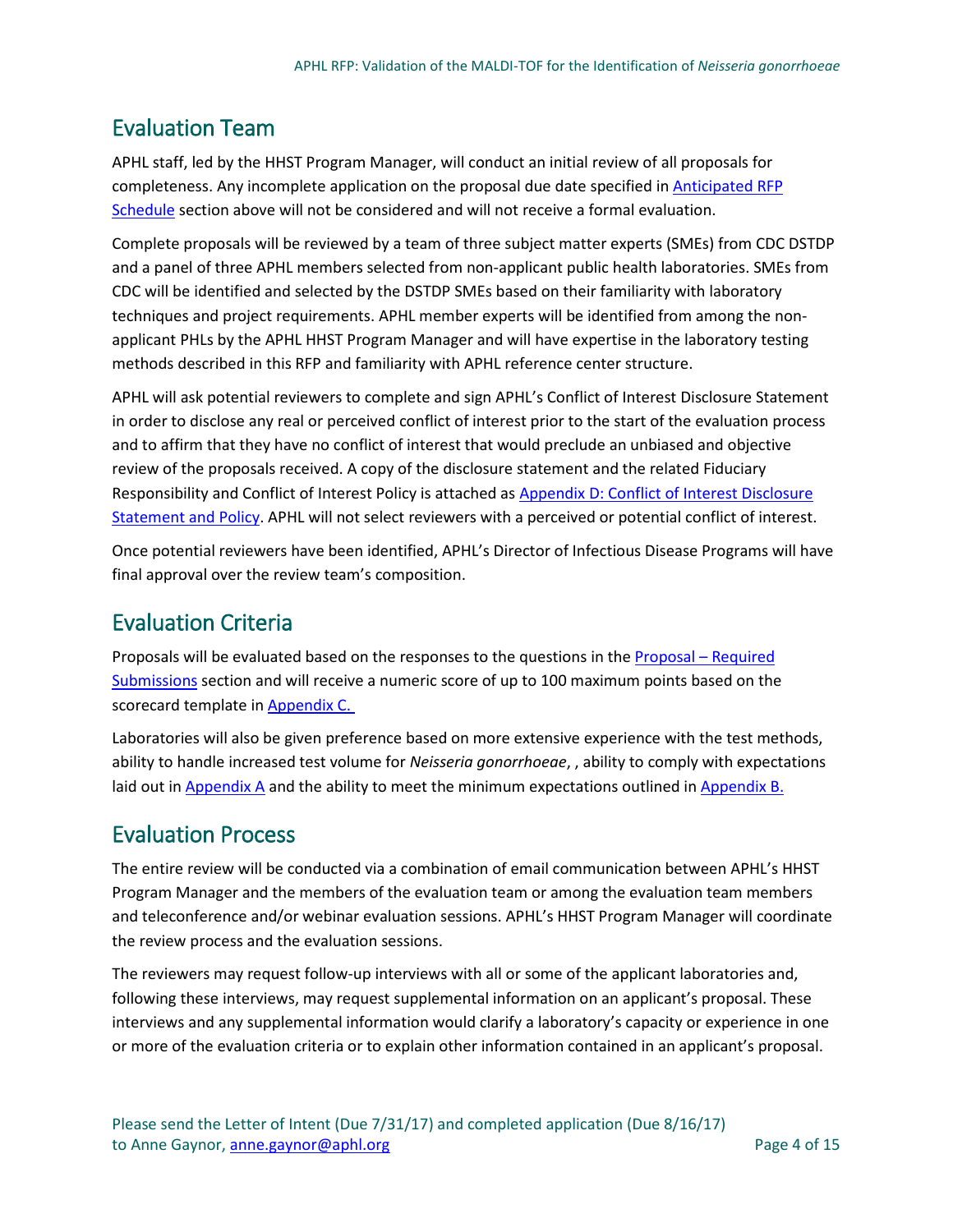There will be no formal evaluation performed by a member of APHL staff. In cases where all other evaluation criteria are substantially similar, APHL will have the ability to advise the evaluation team on selections that would provide geographical spread or otherwise diversify APHL's funding allocations. In addition, the evaluation team may receive documentation from APHL staff on an applicant's past performance in other capacities noted in this RFP as part of the evaluation criteria.

#### Post-Evaluation Procedures

The selected laboratories will be notified by APHL staff within ten business days of the completion of the evaluation and the names of the recipient will be posted to APHL's procurement website, [www.aphl.org/rfp](http://www.aphl.org/rfp) on the same day. Unsuccessful applicants will receive notification of these results by e-mail or by U.S. mail within 30 days of the date the name of the winning vendor is posted.

All applicant laboratories will be entitled to utilize APHL's RFP Appeals Process to formulate a protest regarding alleged irregularities or improprieties during the procurement process. Specific details of this policy are located on the procurement website.

#### Conditions of Award Acceptance

The eligible laboratory must be able to contract directly with APHL or have an existing relationship with a third-party organization that can contract directly with APHL on behalf of the laboratory. Laboratories must agree to comply with expectations outlined in [Appendix A.](#page-5-0)

The eligible laboratory must be able to receive specimens and report results to all submitting partners in the proposal.

Prior to making the official award, a group of individuals from CDC and APHL will be entitled to elect to tour the facilities to assess compliance with requirements for testing and/or have a teleconference with applicant laboratories. Post award, monitoring site visits may be conducted to include an assessment of continued compliance.

#### <span id="page-4-0"></span>Proposal – Required Submissions

In order to be considered for selection, an interested laboratory must submit a proposal that responds to the following questions. Responses should be limited to no more than four double-spaced pages (font size > 11pt and page margins of > 1 inch) and must comply with submission requirements set out in the [Additional Information and Deadlines for Application Submission](#page-5-1) below.

#### 1. **Please describe the laboratory's current MALDI-TOF testing practices including pathogens detected.**

a. Describe how many years the MALDI-TOF has been in use, which MALDI-TOF is in use, how often testing is performed, pathogens tested, and amount of experience laboratory staff have in using the methodology (years, training, and consistency performing method).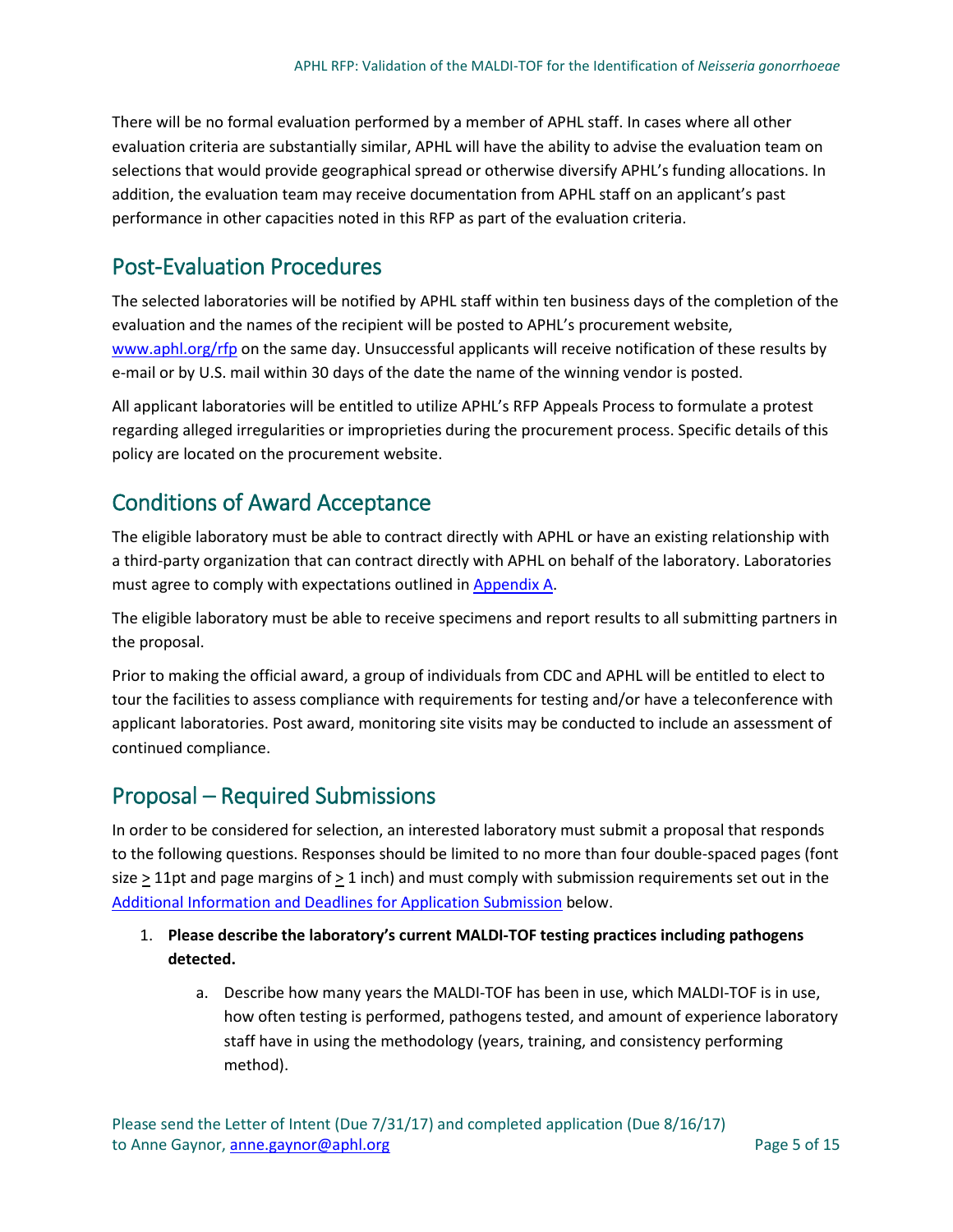#### 2. **Please describe the laboratory's experience in testing for** *N. gonorrhoeae* **including methodologies.**

a. Describe how many years each method has been in use, how often testing is performed (times per week), annual volume, and amount of experience laboratory staff have in using the methodology (years, training, and consistency performing method).

#### 3. **Please describe the current methodologies for testing non-gonococcal** *Neisseria* **species.**

- a. Describe how many years each method has been in use, how often testing is performed (times per week), pathogens detected, and amount of experience laboratory staff have in using the methodology (years, training, and consistency performing method).
- b. Describe current strategies to mitigate biosafety risk of working with *Neisseria meningitidis.*
- 4. **Please describe the current collection of non-gonococcal** *Neisseria* **species.** 
	- a. Provide an Excel list of commensal *Neisseria* species as well as *M. catarrhalis* and *K. denitrificans* your lab currently have on hand, when possible include the number of isolates for each species, and describe the storage method (frozen, lyophilize).
- 5. **Include a completed and signed copy of [Appendix B](#page-7-0) as an attachment.**

#### <span id="page-5-1"></span>Additional Information and Deadlines for Application Submission

All questions should be directed to Anne Gaynor at anne.gaynor@aphl.org. Questions received from interested PHLs, together with the answers provided by APHL or CDC staff will be posted to APHL's procurement website [\(www.aphl.org/rfp\)](http://www.aphl.org/rfp).

Applications should be submitted to Anne Gaynor at APHL (Anne.Gaynor@aphl.org; 8515 Georgia Ave Suite 700, Silver Spring, MD, 20910; telephone: 240-485-2739; fax: 240-485-2700).

<span id="page-5-0"></span>**Applications must be received at APHL, attention Anne Gaynor by close of business (5:00pm ET) August 16, 2017.** Either electronic or physical submission is acceptable. APHL will send an email acknowledging the receipt of your application; if you do not receive an acknowledgement within 48 hours, call 240-485-2739 to confirm receipt.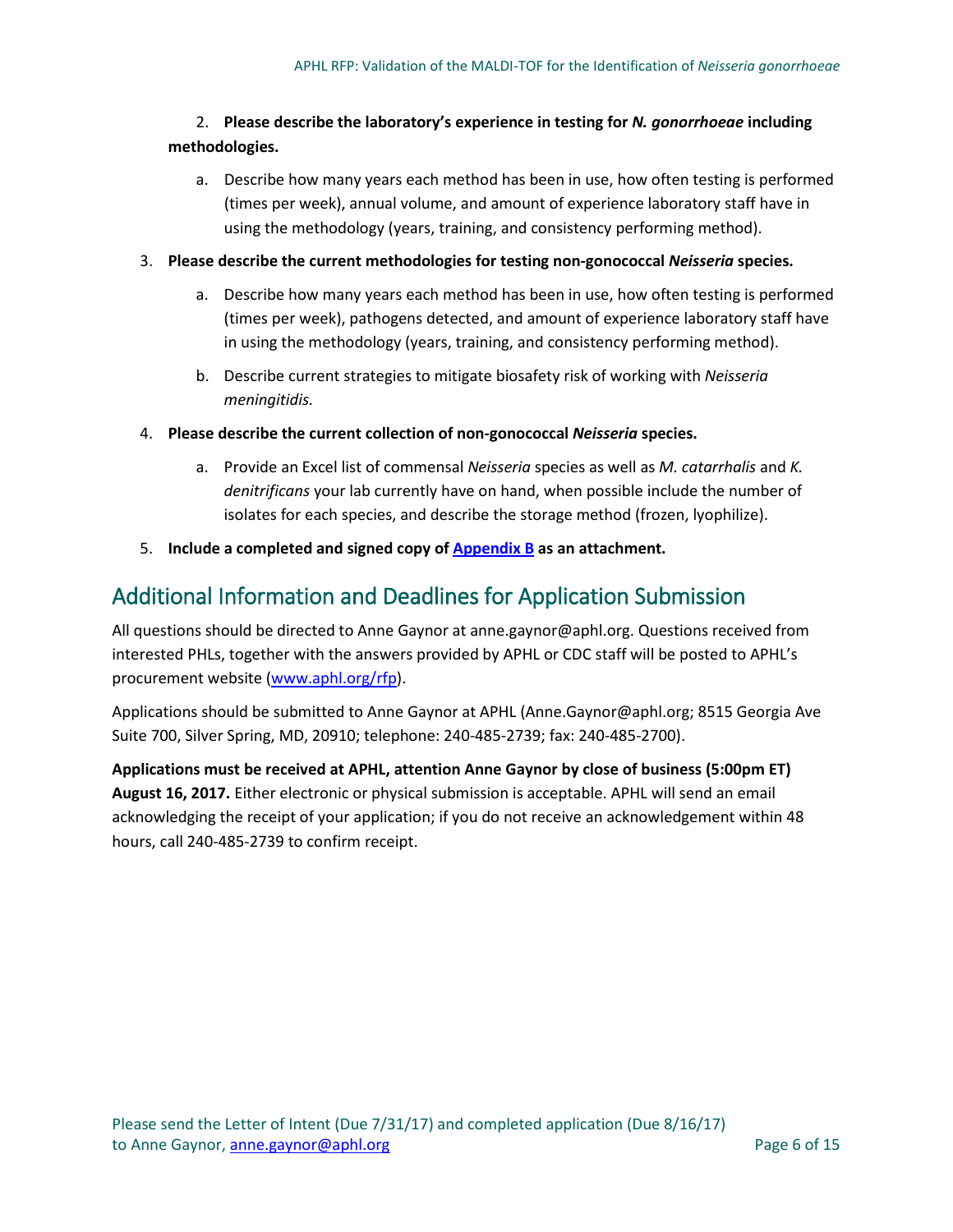### Appendix A: Expectations for the MALDI-TOF validation of N. gonorrhoeae

#### Methods

- 1) Each site will participate in a workgroup to critically review the literature of using the MALDI-TOF for the identification of *N. gonorrhoeae* and develop a standard robust validation panel. This communication will be by email and two conference calls.
- 2) Selected laboratories will collaborate with CDC to collect bacterial isolates for the validation panel. These isolates will be shipped to CDC for confirmation of bacterial identity.
- 3) CDC will prepare the validation panel by blind coding and ship to the awardee laboratories for testing on the MALDI-TOF. Selected laboratories will perform testing on the identical validation panels. Results will be transmitted back to CDC within one month.

#### Procurement

Supplies, Reagents and Equipment can be procured using the funding for this project. Each site will only be funded up to \$5,000 and allocation of those funds is at the discretion of the awarded sites.

#### Data Management

APHL will provide data collection sheets to the awardees. Data will be sent to CDC to analyze the results from the five laboratories.

#### Performance Management and Evaluation

Performance will be monitored by timeliness of responses to CDC and APHL requests and successful completion of the validation panel.

#### **Reports**

The laboratory will submit to APHL and CDC comments on the validation panel and results following testing. APHL and CDC will prepare a final report and a manuscript for publication in a peer reviewed journal. Each awardee laboratory will be offered to add one co-author to the manuscript.

#### Site visits and teleconferences

APHL, CDC and the awardee laboratories will participate in teleconferences to discuss the validation panel and address any barriers.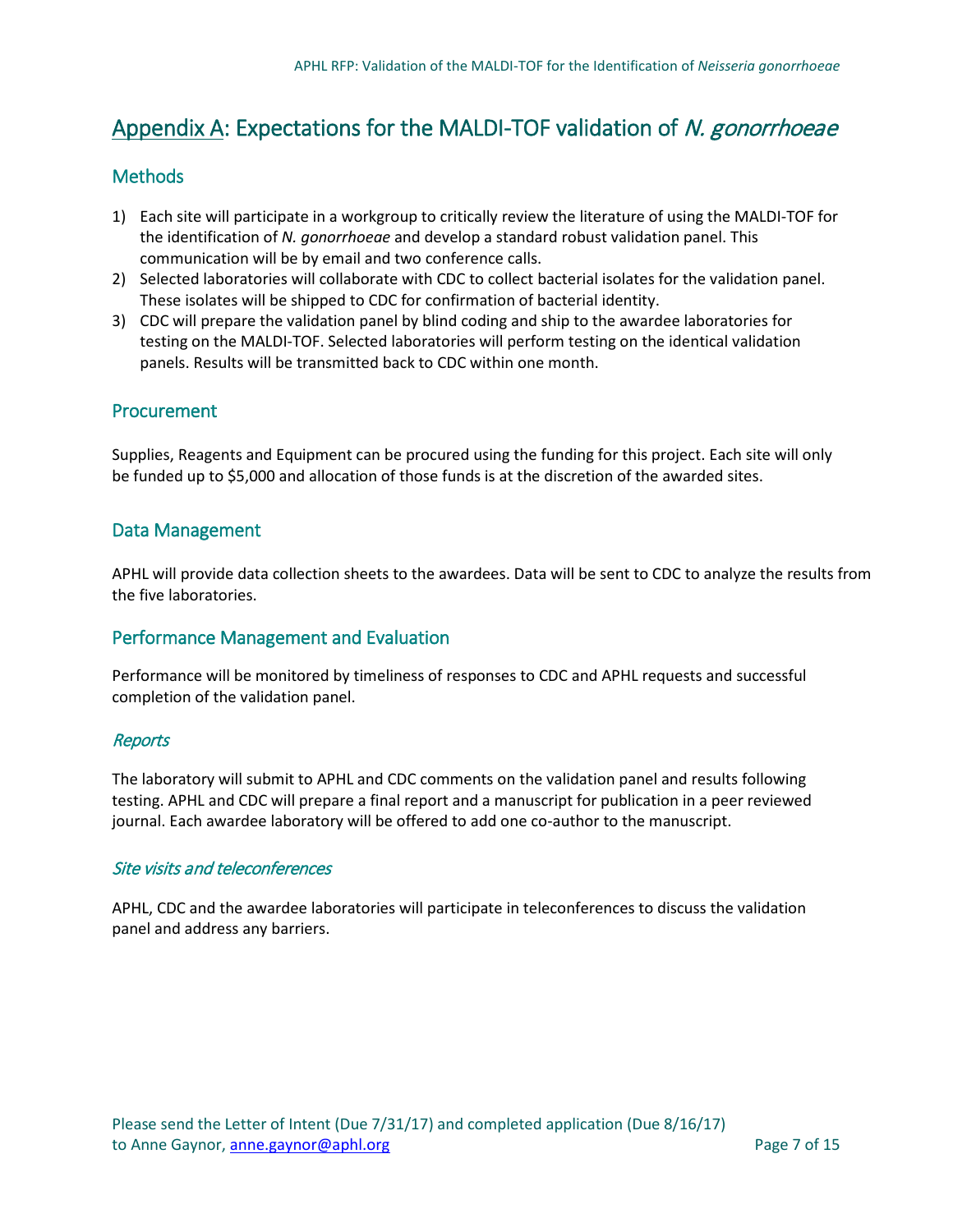### <span id="page-7-0"></span>Appendix B: Minimum Requirements for the Validation of the MALDI-TOF for the Identification of Neisseria gonorrhoea RFP

| <b>YES</b> | <b>NO</b> | <b>MINIMUM REQUIREMENT</b>                                                              |
|------------|-----------|-----------------------------------------------------------------------------------------|
|            |           | Does your laboratory have unrestricted access to a MALDI-TOF instrument?                |
|            |           | Does your laboratory have demonstrated competence and capacity using a MALDI-TOF for    |
|            |           | bacterial identification?                                                               |
|            |           | Does your laboratory have demonstrated competence and capacity for bacterial culture    |
|            |           | including Neisseria species but not limited to N. gonorrhoeae?                          |
|            |           | Does your laboratory have sufficient equipment, laboratory space and workforce capacity |
|            |           | for the proposed work?                                                                  |

Signature: Date:

Printed Name: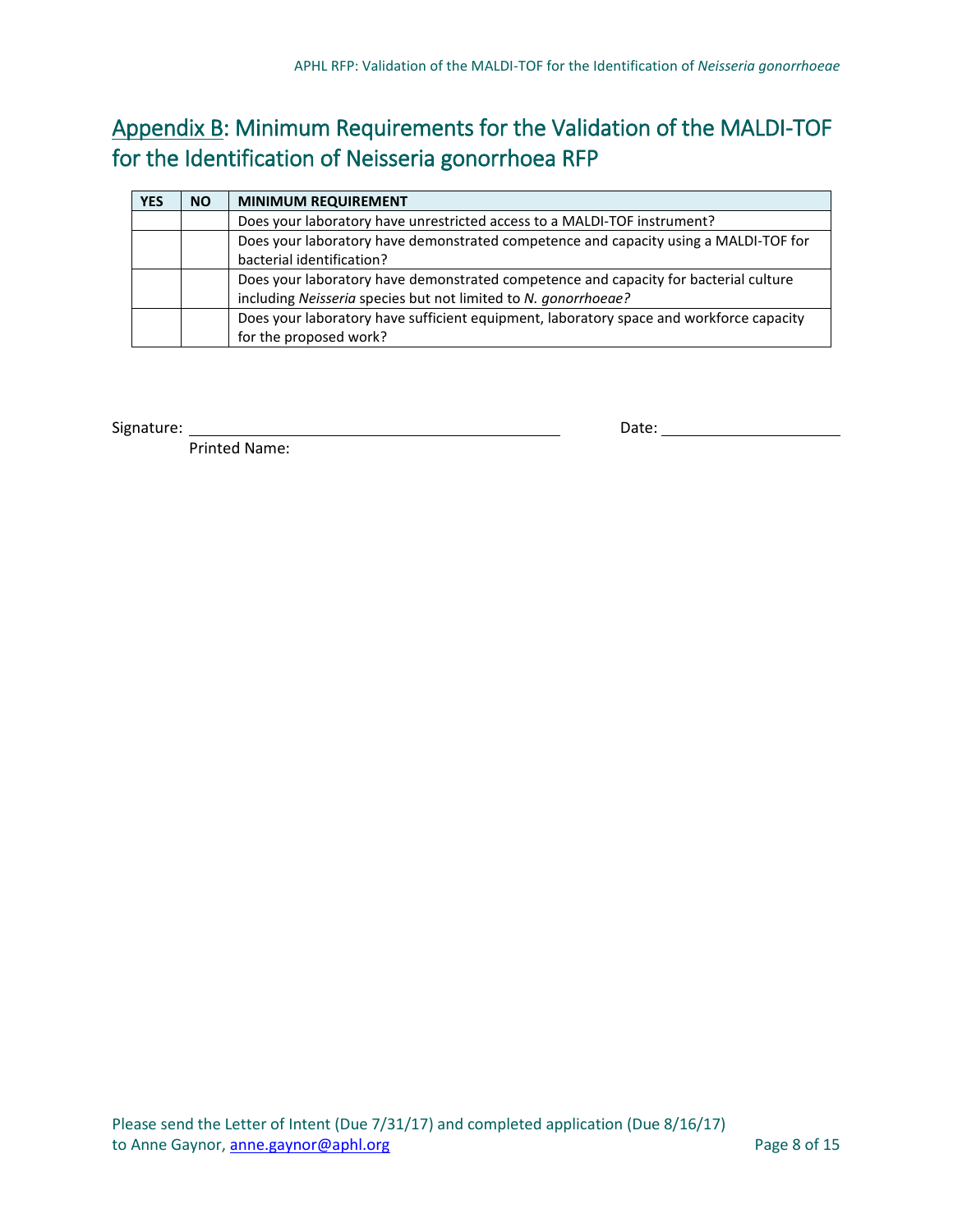### <span id="page-8-0"></span>Appendix C: Validation of the MALDI-TOF for the Identification of N. gonorrhoeae RFP Score Card

The following table is a copy of the score card that will be used to evaluate RFP responses.

| <b>Category</b>                                                                                                                                                                                                                                                                                                                                                                                                                                                                                                                                                                                                                                                                                                                                                                                                                                                                                                                                                                                                                     | <b>Maximum</b><br><b>Value</b> | <b>Score</b> | <b>Comments</b><br>(REQUIRED)     |
|-------------------------------------------------------------------------------------------------------------------------------------------------------------------------------------------------------------------------------------------------------------------------------------------------------------------------------------------------------------------------------------------------------------------------------------------------------------------------------------------------------------------------------------------------------------------------------------------------------------------------------------------------------------------------------------------------------------------------------------------------------------------------------------------------------------------------------------------------------------------------------------------------------------------------------------------------------------------------------------------------------------------------------------|--------------------------------|--------------|-----------------------------------|
| 1. Does the applicant have sufficient capacity and<br>experience to perform bacterial identification using MALDI-<br>TOF?<br><b>Excellent:</b> Has performed bacterial identification using a<br>MALDI-TOF for >3 years, performs bacterial identification<br>using a MALDI-TOF least 1x per week, all staff is highly<br>experienced in method (27-35); High: Has performed<br>bacterial identification using a MALDI-TOF for 1-3 years, and<br>performs bacterial identification using a MALDI-TOF at least<br>1x per week, most staff is experienced in method, (18-26);<br><b>Moderate:</b> Has performed bacterial identification using a<br>MALDI-TOF for 1-3 years, and performs bacterial<br>identification using a MALDI-TOF less than 1x per week,<br>some staff is experienced in method (9-17); Limited: has<br>bacterial identification using a MALDI-TOF <1 year and/or<br>performs bacterial identification using a MALDI-TOF less than<br>1x per week, staff has limited experience (1-8)<br>No experience $= 0$    | 35                             |              | Type comments<br>here. (REQUIRED) |
| 2. Does the applicant have sufficient experience testing for<br>Neisseria sp. from different anatomical sites, and capacity to<br>maintain long-term archive of Neisseria species?<br><b>Excellent:</b> Has performed Neisseria sp. identification using<br>culture and other methods for >3 years, at least 1x per week<br>and has stored the isolates, all staff is highly experienced in<br>methods (27-35); High: Has performed Neisseria sp.<br>identification using culture and other methods at least 1x per<br>week for 1-3 years and has stored the isolates, (18-26);<br><b>Moderate:</b> Has performed Neisseria sp. identification using<br>culture and other methods at least 1x per month for 1-3<br>years and has stored the isolates, some staff is experienced<br>in method (9-17); Limited: Has performed Neisseria sp.<br>identification using culture and other methods at least 4x per<br>year for 1-3 years and has stored the isolates, some staff is<br>experienced in method (1-8);<br>No experience $= 0$ | 35                             |              | Type comments<br>here. (REQUIRED) |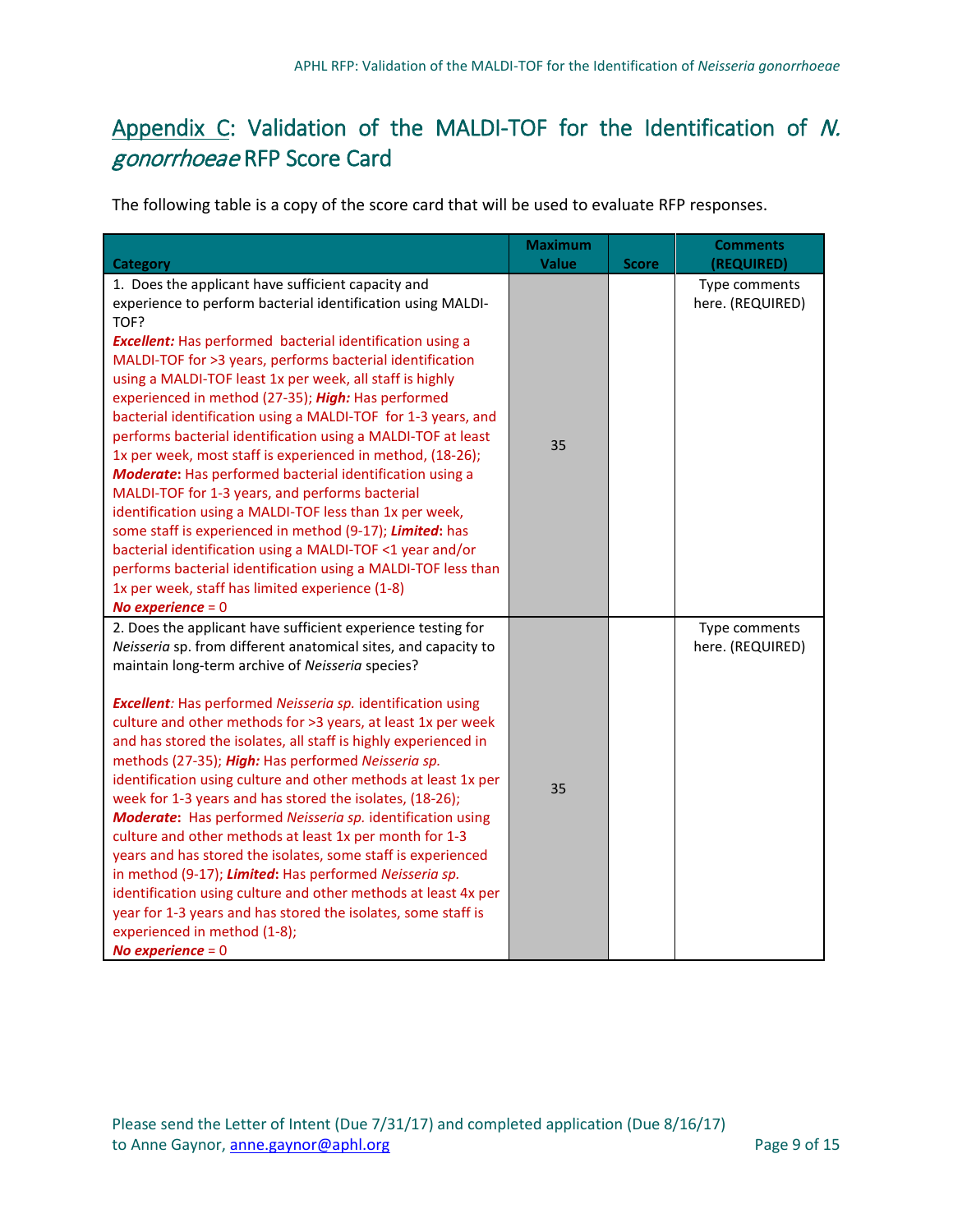| 3. Does the applicant have sufficient experience for testing<br>non-gonococcal Neisseria sp.?                                                                                                                                                                                                                                                                                                                                                                                                                                                                                                                                                                                                            |     | Type comments<br>here. (REQUIRED) |
|----------------------------------------------------------------------------------------------------------------------------------------------------------------------------------------------------------------------------------------------------------------------------------------------------------------------------------------------------------------------------------------------------------------------------------------------------------------------------------------------------------------------------------------------------------------------------------------------------------------------------------------------------------------------------------------------------------|-----|-----------------------------------|
| <b>Excellent:</b> Has performed non-gonococcal Neisseria sp.<br>detection using culture and other methods at least 1x per<br>week for >3 years, all staff is highly experienced in methods<br>(12-15); High: Has performed non-gonococcal Neisseria sp.<br>detection at least 1x per week for 1-3 years, most staff is<br>experienced in method, (8-11); <b>Moderate</b> : Has performed<br>non-gonococcal Neisseria sp detection at least 1x per month<br>for 1-3 years, most staff is experienced in method (4-7);<br><b>Limited:</b> Has performed non-gonococcal Neisseria sp.<br>detection at least 4x per year for 1-3 years, most staff is<br>experienced in method (1-3);<br>No experience $= 0$ | 15  |                                   |
| 4. Does the applicant provide a list of commensal Neisseria<br>species as well as M. catarrhalis and K. denitrificans your lab<br>currently have on hand, when possible include the number<br>of isolates for each species, and describe the storage method<br>(frozen, lyophilize).<br>Yes = $15$ , No = 0                                                                                                                                                                                                                                                                                                                                                                                              | 15  | Type comments<br>here. (REQUIRED) |
| <b>TOTAL SCORE</b>                                                                                                                                                                                                                                                                                                                                                                                                                                                                                                                                                                                                                                                                                       | 100 |                                   |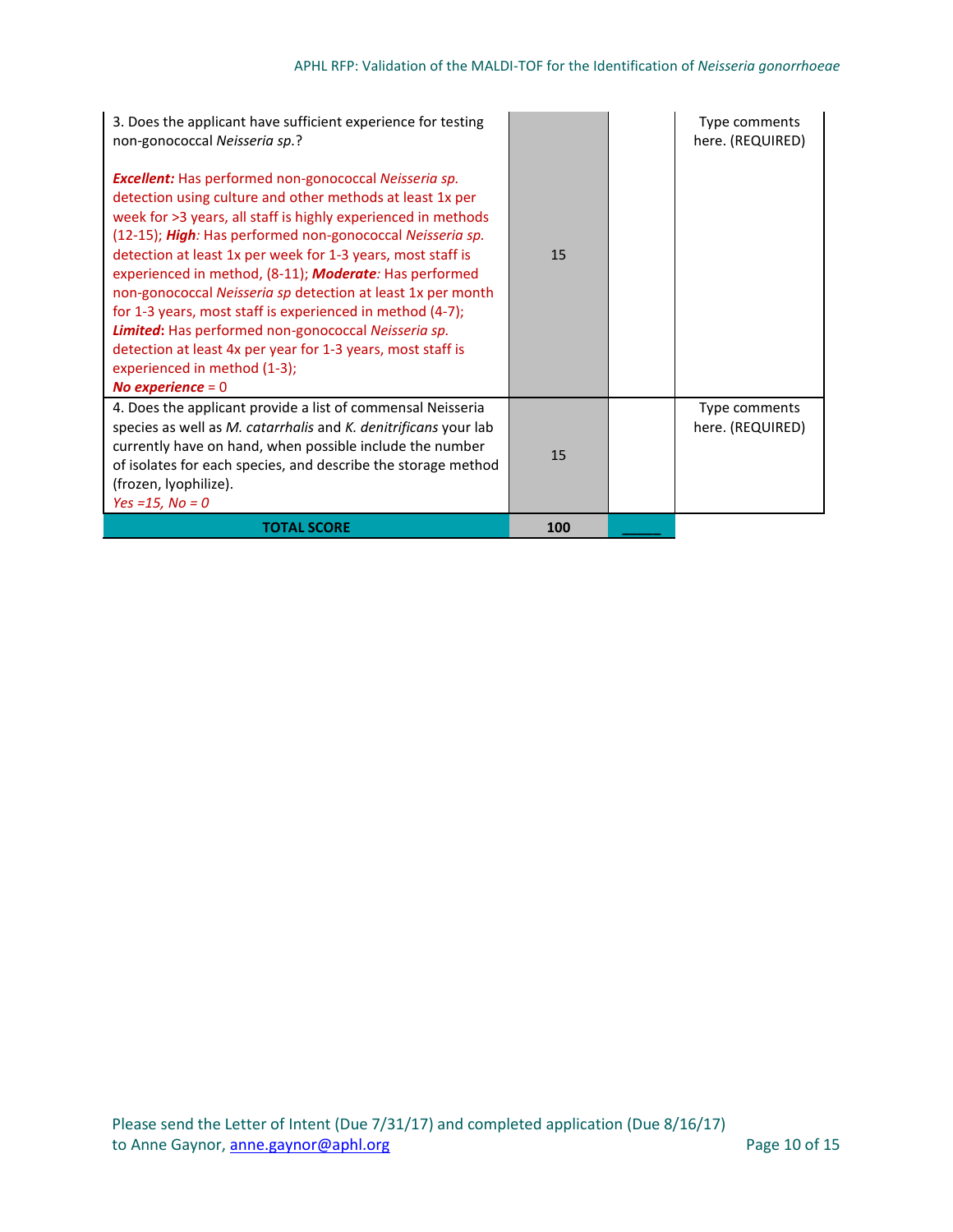### <span id="page-10-0"></span>Appendix D: Conflict of Interest Disclosure Statement and Policy

## Association of Public Health Laboratories Conflict of Interest Disclosure Statement

**Applicability**: Disclosure of the following information is required of all Officers, Directors, committee members, staff members and other volunteers who have been designated and who have accepted responsibility to act on behalf of APHL ("APHL Personnel"). Please answer the following questions and, where indicated, include the same information for your immediate family members (your parents, your spouse or partner, your children and your spouse/partner's parents).

APHL will keep your completed disclosure statement in the corporate records of the association.

1. Please list the name, address, phone number, email address and type of business of your current employer. If you are self-employed, please note that below and provide us with the address, phone number, email address and type of business you operate.

2. Do you, or does any family member, currently serve as an officer, director, committee member, or other volunteer (or work as an employee of or a paid consultant to) any organization serving the interest of laboratory science or public health laboratories other than APHL or your state or local laboratory?

☐ **Yes** ☐ **No**

If yes, please list the organization(s) and provide detail on your or your family member's interest or position in the organization(s).

*Approved and adopted by the Board of Directors on June 10, 2017 Effective July 1, 2017*

Please send the Letter of Intent (Due 7/31/17) and completed application (Due8/16/17) to Anne Gaynor, anne gaynor@aphl.org Page 11 of 15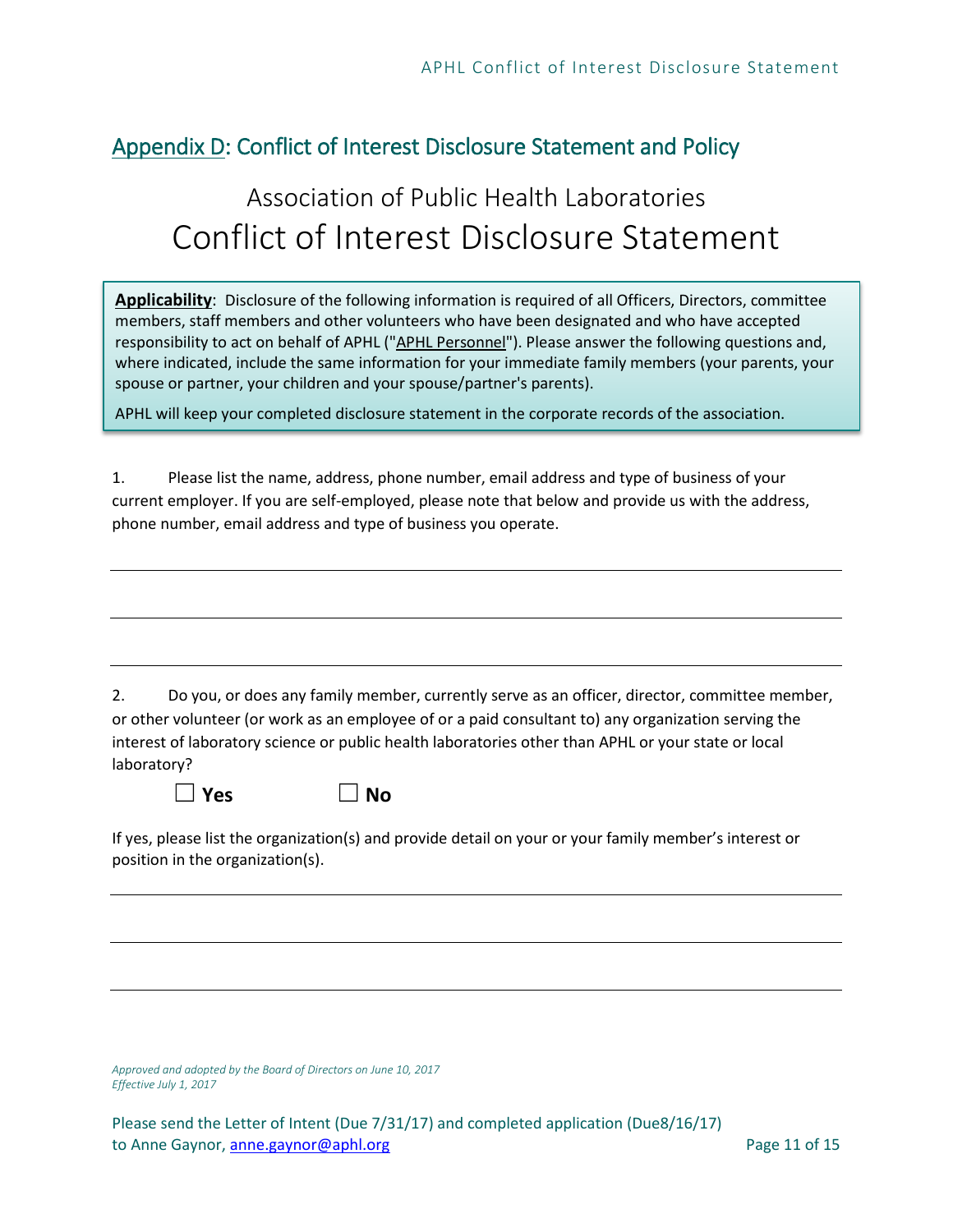3. Do you, or any family member, have an existing or potential interest in, or compensation arrangement with, any third party providing goods or services to APHL, or with which APHL is currently negotiating?

| $\vert$   Yes | $\Box$ No |
|---------------|-----------|
|---------------|-----------|

If the answer is yes, please provide the name of the organization below and describe in detail the nature of the position held.

4. Please note any other financial or business interest you may have with any organization serving the interests of public health laboratories.

**If you have none, please check this box:**  $\Box$ 5. Do you, or does any family member, have any other interest or affiliation that is likely to compromise your ability to provide unbiased and undivided loyalty to APHL, or that could come in conflict with your official duties as an Officer, Director, committee member, staff member or other volunteer who has been designated and who has accepted responsibility to act on behalf of APHL? ☐ **Yes** ☐ **No** If you answered yes, please describe in detail below the nature of each such interest or affiliation.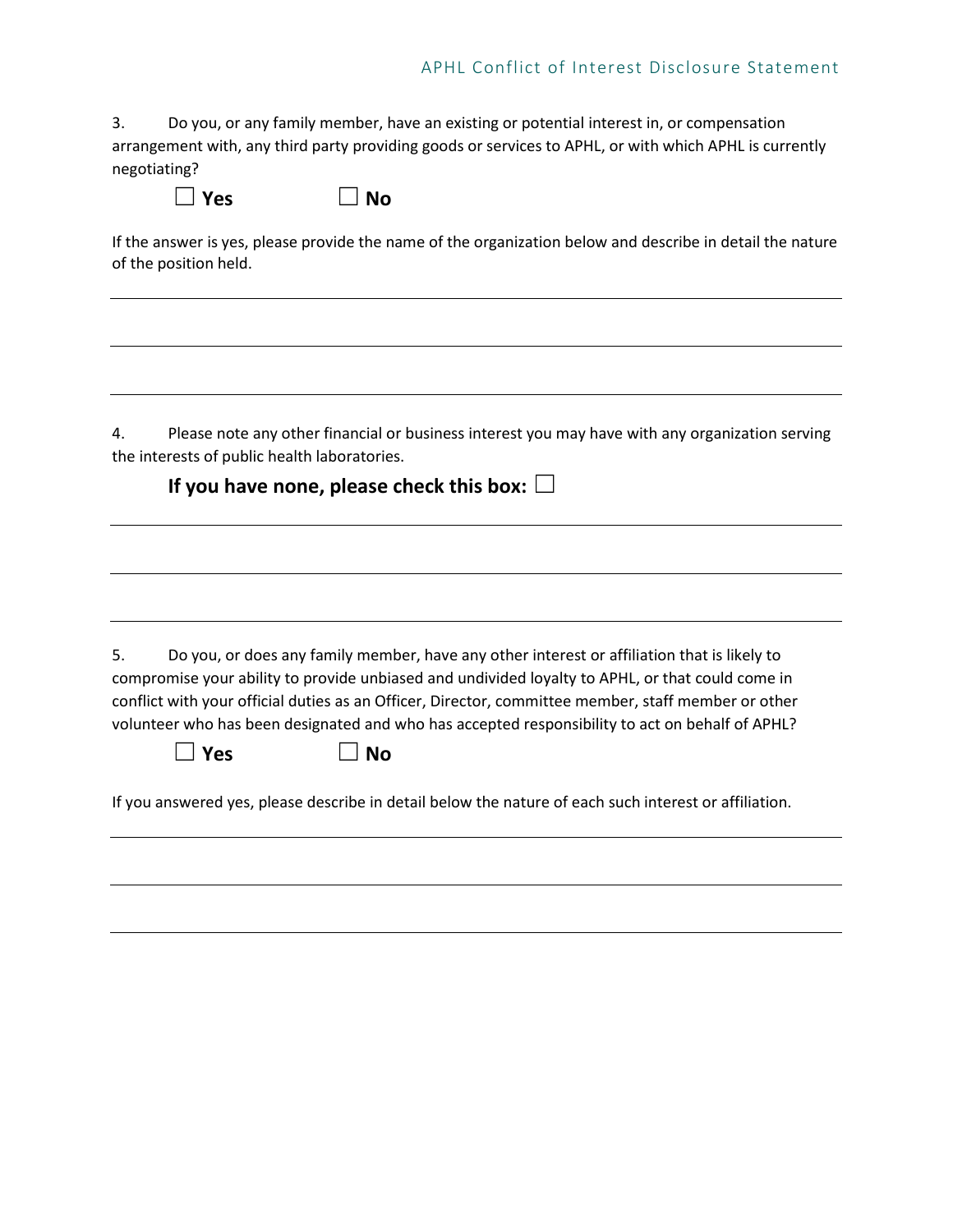6. If you are currently aware of any actual or possible conflict of interest that might otherwise hamper your ability to serve APHL to your best ability and with the highest degree of care, loyalty and obedience *– including any potential conflict you or a family member may have with one or more of the RFP applicants –* please describe them in detail below.

| 7. | Do you agree that so long as you are an Officer, Director, committee member, staff member or              |
|----|-----------------------------------------------------------------------------------------------------------|
|    | other volunteer who has been designated and who has accepted responsibility to act on behalf of APHL      |
|    | you will immediately disclose to the other Directors and/or Officers or, for staff members, the Executive |
|    | Director and/or General Counsel the nature of any interest or affiliation which you may hereafter         |
|    | acquire, which is in or is likely to become in conflict with your official duties with APHL?              |

☐ **Yes** ☐ **No**

#### YOU MUST READ THIS SECTION AND THEN SIGN BELOW

I acknowledge that I have received and read APHL's Fiduciary Responsibility and Conflict of Interest Policy (the Policy). I have listed all my relevant fiduciary responsibilities and affiliations, and I have identified any actual or potential conflict of interest on this Disclosure Statement and I agree to abide by the Policy. I understand that it is my responsibility to inform APHL in writing of any change in circumstances relating to the Policy and this Disclosure Statement.

Signature: \_\_\_\_\_\_\_\_\_\_\_\_\_\_\_\_\_\_\_\_\_\_\_\_\_\_\_\_\_\_\_\_\_\_\_\_\_\_\_\_\_\_\_ Date: \_\_\_\_\_\_\_\_\_\_\_\_\_\_\_\_\_\_

Printed Name: \_\_\_\_\_\_\_\_\_\_\_\_\_\_\_\_\_\_\_\_\_\_\_\_\_\_\_\_\_\_\_\_\_\_\_\_\_\_\_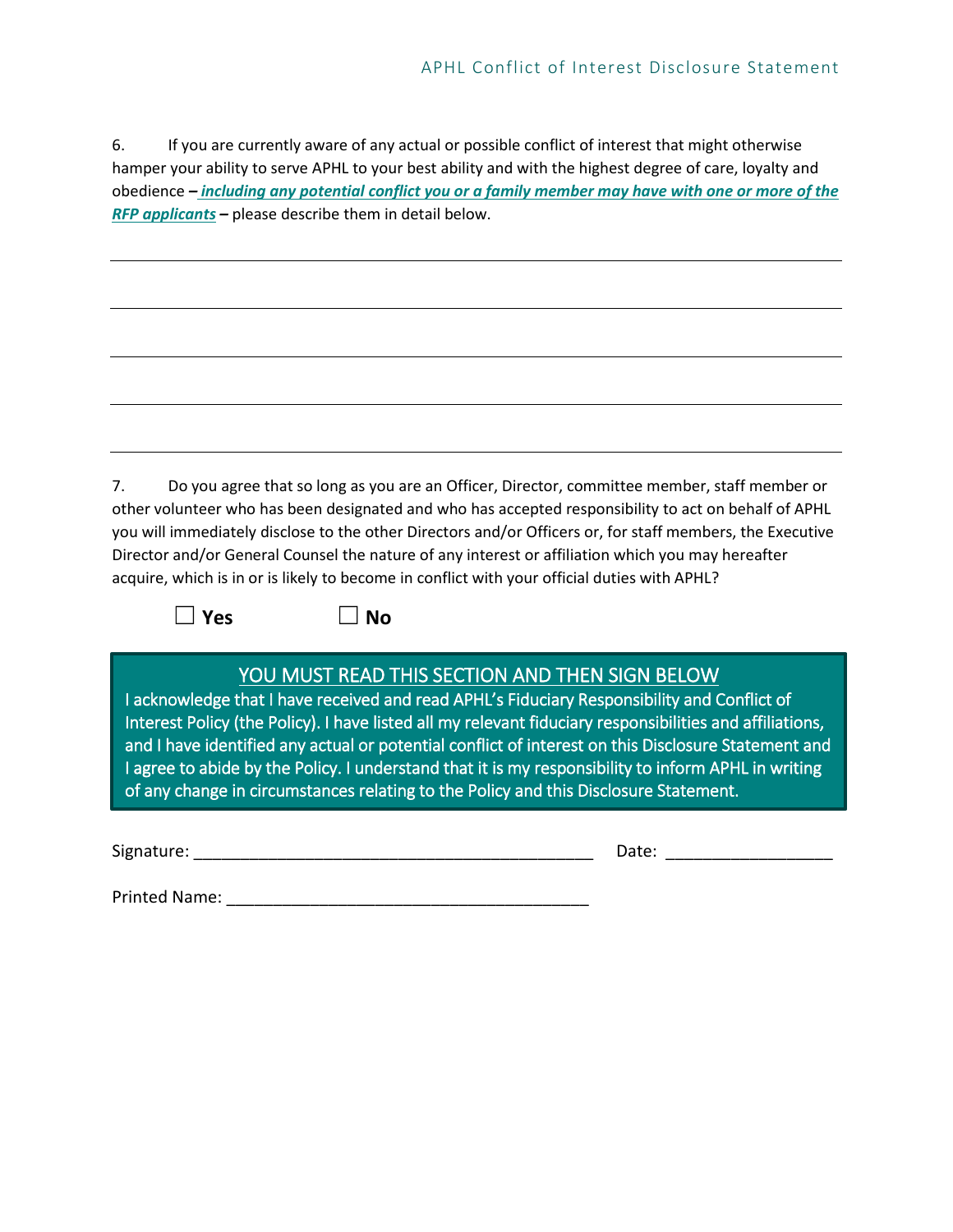# APHL Fiduciary Responsibility and Conflict of Interest Policy

### 1. Policy Statement and Purpose

The members of the APHL Board of Directors understand the importance of serving APHL to the best of their ability and with the highest degree of obedience, loyalty and care. Accordingly, the Board adopts the following policy for APHL Officers and Directors, all staff, committee members, and other volunteers who have been designated and who have accepted responsibility to act on behalf of APHL ("APHL Personnel").

### 2. Individual Duty and Annual Disclosure

APHL Personnel will avoid any conflict of interest with APHL. APHL Personnel will not profit personally from their affiliation with APHL, or favor the interests of themselves, relatives, friends or other affiliated organizations over the interests of APHL. As used in this Policy, "Conflict of interest" includes any actual, apparent, and potential conflict of interest.

Upon commencing service with APHL, each APHL Personnel will file with the Board an annual statement disclosing all material business, financial, and organizational interests and affiliations they or persons close to them have which could be construed as related to the interests of APHL or the profession of public health laboratory science. Each APHL Personnel has an obligation to make an additional disclosure if a conflict of interest arises in the course of the individual's service to APHL, whether arising out of his/her employment, consulting, investments, or any other activity. These disclosures will be documented promptly in writing and recorded in the Board minutes and corporate records.

#### 3. Procedure

Whenever APHL considers a matter, which presents an actual, apparent, or potential conflict of interest for APHL Personnel, the interested individual will fully disclose his/her interest in the matter, including the nature, type, and extent of the transaction or situation and the interest of the individual or that individual's relatives, friends or other affiliated organizations. The Board, after consultation with counsel as appropriate, will determine whether an actual and material conflict exists and, if so, what is the appropriate course of action under this policy and the Board vote will be recorded in the minutes.

Any Board member having a conflict of interest must either (i) voluntarily abstain from and be disqualified from participation in all deliberation and voting on all Board actions relating to the situation or matter that gives rise to the conflict of interest, or (ii) ask the Board to determine whether an apparent or potential conflict of interest is considered by the Board to be an actual and material conflict. In the event that the Board member in question requests that the Board evaluate the apparent or potential conflict, that Board member will abstain and be disqualified from participating in (and voting on) the determination of whether the issue presents an actual and material conflict. If the Board determines that an actual and material conflict exists, the Board member in question will abstain from all voting on, and will be disqualified from participation in all deliberation concerning all Board actions relating to the conflict of interest. The vote will be recorded in the minutes.

These procedures will neither prevent the interested individual from briefly stating his/her position on the matter, nor preclude him/her from answering pertinent questions of Board members, since his/her knowledge may be of assistance to the Board's deliberations.